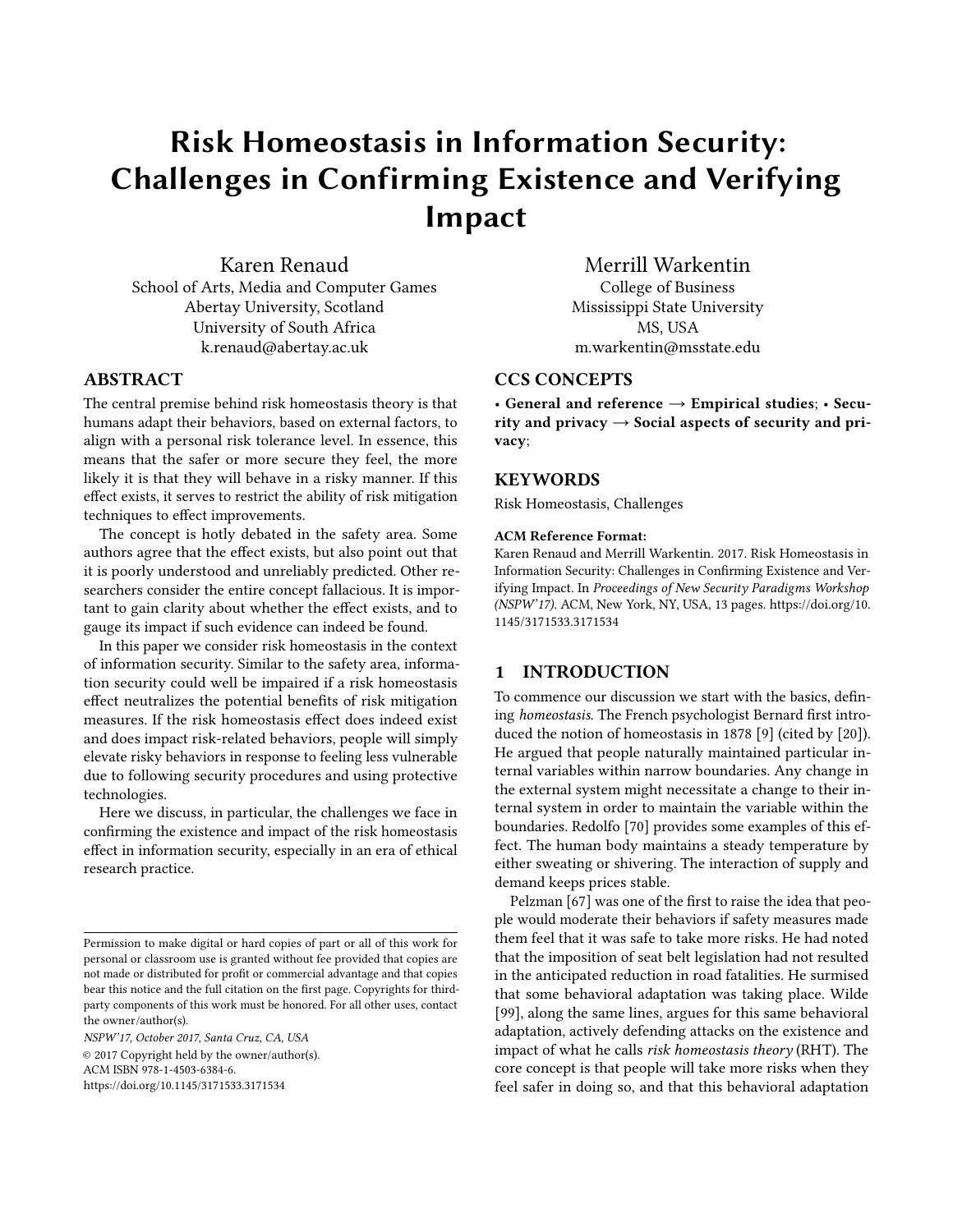makes safety measures less powerful than they could be in terms of reducing harm.

NIST [\[42\]](#page-11-2) defines risk as: "A measure of the extent to which *an entity is threatened by a potential circumstance or event, and typically a function of: (i) the adverse impacts that would arise if the circumstance or event occurs; and (ii) the likelihood of occurrence*." There are thus three components to risk: (a) an external threat agent, (b) the likelihood that an adverse event will occur, and (c) the anticipated negative impact thereof. Personal risk assessment, thus, implicitly gauges all three of these. The risk homeostasis assertion is that the person then moderates his or her behavior in order to align the actual risk to his or her risk target level.

Such moderated behavior might be calculated to eliminate or reduce vulnerabilities, likelihood or impact. Behaviors are informed by perceptions, and, as Slovic [\[80\]](#page-12-2) points out: "*Risk does not exist 'out there', independent of our minds and cultures, waiting to be 'measured'. Human beings have invented the concept risk to help them understand and cope with the dangers and uncertainties of life*"

Behavior thus depends on individual and societal percep-tion of risk [\[40\]](#page-11-3). Risk perception is influenced by a number of different aspects of the risk, including voluntariness [\[39\]](#page-11-4), controllability  $[77]$ , immediacy of effect  $[78]$ , whether it is manmade or natural [\[14\]](#page-10-2), familiarity [\[82\]](#page-12-5), habituation [\[49\]](#page-11-5), potential benefits of risky behaviour [\[82\]](#page-12-5) and the ease with which the risk impact is brought to mind [\[16\]](#page-10-3). Slovic [\[79\]](#page-12-6) collapses the factors that impact risk perception into three categories: (1) dread [control, potential for catastrophe, benefits, consequences], (2) whether it is known or unknown [observability, knowledge of risks, immediacy and novelty], and (3) whether individuals, society or future generations are affected. These three factors will interact in unpredictable ways that make it difficult to predict how an individual will perceive a particular risk at any particular point in time.

Wilde [\[99\]](#page-12-1) considers risk-taking to be an inherent part of the human psyche. He argues that people have a deep seated need to take risks and that this need is individually determined. He argues that we all have a "target level of risk." He suggests the concept of a personal "risk thermostat," indicating how much risk each person is prepared to tolerate. This implies that people assess risk and then act in a way that aligns with their risk tolerance. If anything in the environment changes, it is argued that they will compensate by moderating the riskiness of their actions to bring the risk back to within the boundaries of their own risk comfort zone. In other words, in the presence of new risk-reduction methods or technologies, RHT suggests that individuals will compensate by engaging in greater levels of risky behaviors.

For example, consider the person who wears a seat belt — he or she is taking action to reduce the negative consequences of an accident. If, as RHT suggests, this reduces the

risk level to something below his or her target level, he or she might drive faster, thereby increasing the likelihood of an accident occurring. By so doing, he or she re-establishes the risk level to what it would have been without the seat belt.

There is a large body of literature related to risk homeostasis. It comes across as a polarizing issue, characterized by heated rebuttals and counter rebuttals. This is in no small part due to the difficulties related to confirming the existence of the effect, and the challenges of designing experiments that will be considered sound by everyone in the field.

We hope to contribute to the field by considering how we could go about confirming the existence and impact of this effect in the field of Information Security. The idea that such an effect might play a role has been posited by [\[41\]](#page-11-6), [\[93\]](#page-12-7) and [\[65\]](#page-11-7). It is important to explore the existence and impact of this effect in information security. If we do indeed confirm a risk homeostasis effect, we can propose ways of ameliorating it to ensure that our efforts to bolster cyber security are not neutralized by even more risky behaviors.

# 2 RISK HOMEOSTASIS

That people change their behavior in response to changes in external circumstances, when it comes to risky behaviors, has been argued by Hedlund [\[34\]](#page-11-8), who says "*We all change our behavior in response to changes in our environment. . . . . Never assume that behavior will not change*" (p88).

Yet exactly *how* people change their behaviors is not always predictable. Historically, scholars assumed that decisions, including personal decisions about engaging in risky behaviors, were grounded in a rational assessment of fundamental decision criteria, including the relative costs and benefits of risky behaviors. Simon [\[76\]](#page-12-8) suggested that human decision making was characterized by bounded rationality, which reflects imperfect information, imperfect decisionmaking abilities, and rapid choices made without full con-sideration of all costs and benefits [\[28\]](#page-11-9). This foundation has informed our understanding of decisions in the context of computer security hygiene, wherein researchers have assumed that individual computer users will adopt an essentially rational approach to determining the degree to which they will engage in inconvenient or onerous security behaviors (e.g. changing passwords, encrypting data, patching software) and avoid such behaviors when the costs are too high. This core boundary condition is also consistent with Fishbein and Ajzen's Theory of Reasoned Action (TRA) [\[29\]](#page-11-10). Whether individuals observe a rational decision-making process when determining the level of risk they will tolerate is an open question that demands further exploration.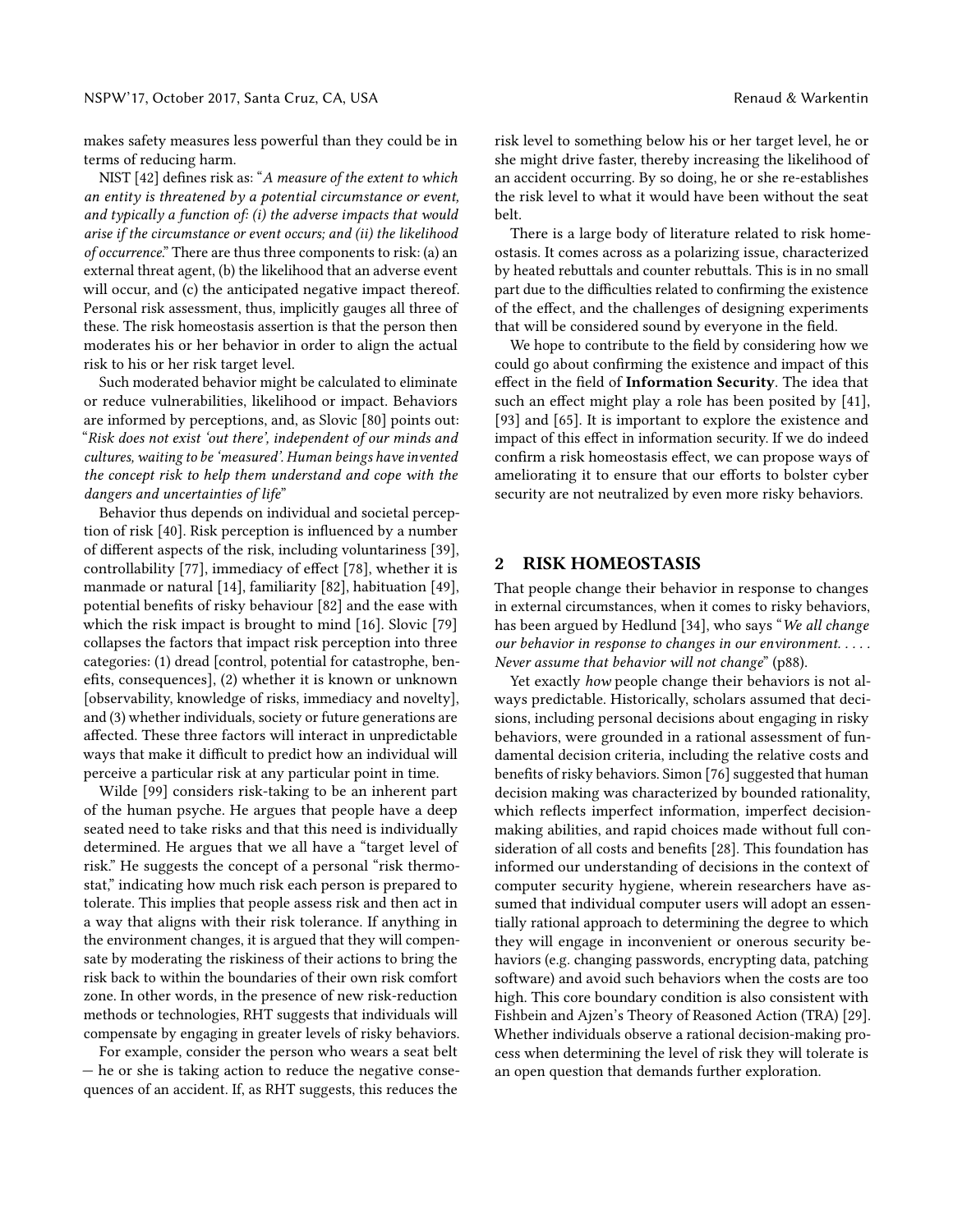Damasio and Damasio [\[20\]](#page-10-1) point out that in living systems homeostasis controls can be either conscious and deliberate, or subconscious and automatic. Redolfo [\[70\]](#page-11-0) considers homeostatic reactions to be both inevitable and automatic.

Even if the homeostasis effort *is* conscious, people might not be willing to admit to it [\[30\]](#page-11-11), especially if taking such risks is socially unacceptable [\[64\]](#page-11-12).

If it is automatically driven, as argued by the researchers, this makes the effect particularly hard to verify and prove. People might not even be aware enough of their behavioral motivations to be able to verbalize their reasons for changing the way they respond to risk mitigation measures. Like other latent constructs (e.g. attitudes and beliefs), there can be no direct (objective) measurement thereof.

Due to these difficulties, observations and measures of behavior change which reflect the latent construct are used as approximations. These side effects are studied, rather than the effect itself, because studying actual brain activity (e.g., with fMRI) is very challenging and not yet an exact science [\[94\]](#page-12-9). The use of these reflective (second-hand) measures implies that we cannot realistically identify the exact mechanisms that led to any changes that we observe. We cannot be confident that any change has occurred because of the brain's need for homeostasis. It might equally be a consequence of some other poorly-understood behavioral adaptation.

Some examples serve to illustrate the difficulties in confirming that RHT holds. Consider trapeze artists. They undeniably attempt far riskier maneuvers when safety nets are in place than when they are not. In other contexts adaptation of behavior in the presence of safety measures has also been observed. Klen [\[43\]](#page-11-13) found that when Finnish loggers wore more protection they also behaved more carelessly. Both of these studies have been used to argue for the existence of risk homeostasis. However, as explained above, a mere behavioral change does not point infallibly to risk homeostasis; it might be caused by other factors that we have not yet identified or those that have not yet been linked to risky behaviors.

The question of whether motorcycle helmets are effective demonstrates the debate very well [\[1\]](#page-10-4). Adams [\[2\]](#page-10-5) presents arguments both for and against compulsory wearing of helmets. He argues that risk compensation is simply common sense, and offers the data to support his argument, all the while acknowledging that others have analyzed the same data differently to arrive at the opposite conclusion. He uses cycling fatalities and the impact of helmet wearing legislation to make his argument. Between 1966 and 1969 a number of US states enacted laws to require bikers to wear helmets. After 1977 about half of the states repealed the law. The strange thing is that the number of fatalities increased by a greater percentage in states that had *not* repealed the law than in those that had. People wearing helmets might have

behaved more recklessly, so that fatality rates did not decrease. The wearing of helmets, Adams argues, initiated a perverse response from bikers, and did not reduce harm.

Studies in other areas have delivered unconvincing results [\[1,](#page-10-4) [2\]](#page-10-5). Many risk homeostasis studies have been carried out in the traffic context, and consideration of the impact of seat belts has received a great deal of attention. The problem is that people report mixed results. For example, Evans [\[27\]](#page-10-6) found that people wearing seat belts tended to follow other cars more closely than those without seat belts. Lund and Zador [\[52\]](#page-11-14) and O'Neill *et al.* [\[62\]](#page-11-15) examined the same issue and failed to discover an increase in risky behaviors.

These kinds of inconsistencies have led some researchers to deny the very existence of the risk homeostasis effect [\[26,](#page-10-7) [52,](#page-11-14) [55\]](#page-11-16). They argue that other behavioral pathways, or combinations of these pathways, lead to the observable behaviors that others attribute to a single risk homeostasis effect.

A number of researchers reject the RHT, and the idea that humans have a personal target level of risk tolerance [\[26,](#page-10-7) [52,](#page-11-14) [55,](#page-11-16) [63\]](#page-11-17). O'Neill and Williams consider it on a par with the flat earth hypothesis [\[63\]](#page-11-17).

# 3 RISK HOMEOSTASIS & RISK MITIGATION

In many avenues of society legislative measures have been enacted to protect people and minimize harm. Authorities argue that safety features are desirable because at least "something is being done" to reduce injuries and fatalities. If, as Wilde argues, each person has an individual risk appetite, interventions might easily be less effective than intended and anticipated.

Hagel and Meeuwisse [\[31\]](#page-11-18) bemoan the fact that mandated protection might, perversely, give people a false sense of security and lead to other kinds of risky behaviors which will result in different kinds of injuries, but not reduce fatalities. Their argument is that, in attempting to make people safer, such measures could actually be muddying the waters. Other, more effective, measures, might well be available, but the deployment of "something must be done" measures, and the inertia their engagement generates, might curtail investigations into more effective measures.

The idea that risk homeostasis could negate the potential positive effects of precautionary measures is clearly something those in authority are considering when risk mitigation measures are advanced. For example, Zimet *et al.* [\[104\]](#page-12-10) reports concerns about promiscuous behavior of teenagers being prompted by a feeling of invincibility (RHT effect) due to having received the HPV vaccination. This argument was rejected and many authorities now offer the vaccine to 11 and 12 year old girls. This anecdote emphasizes the need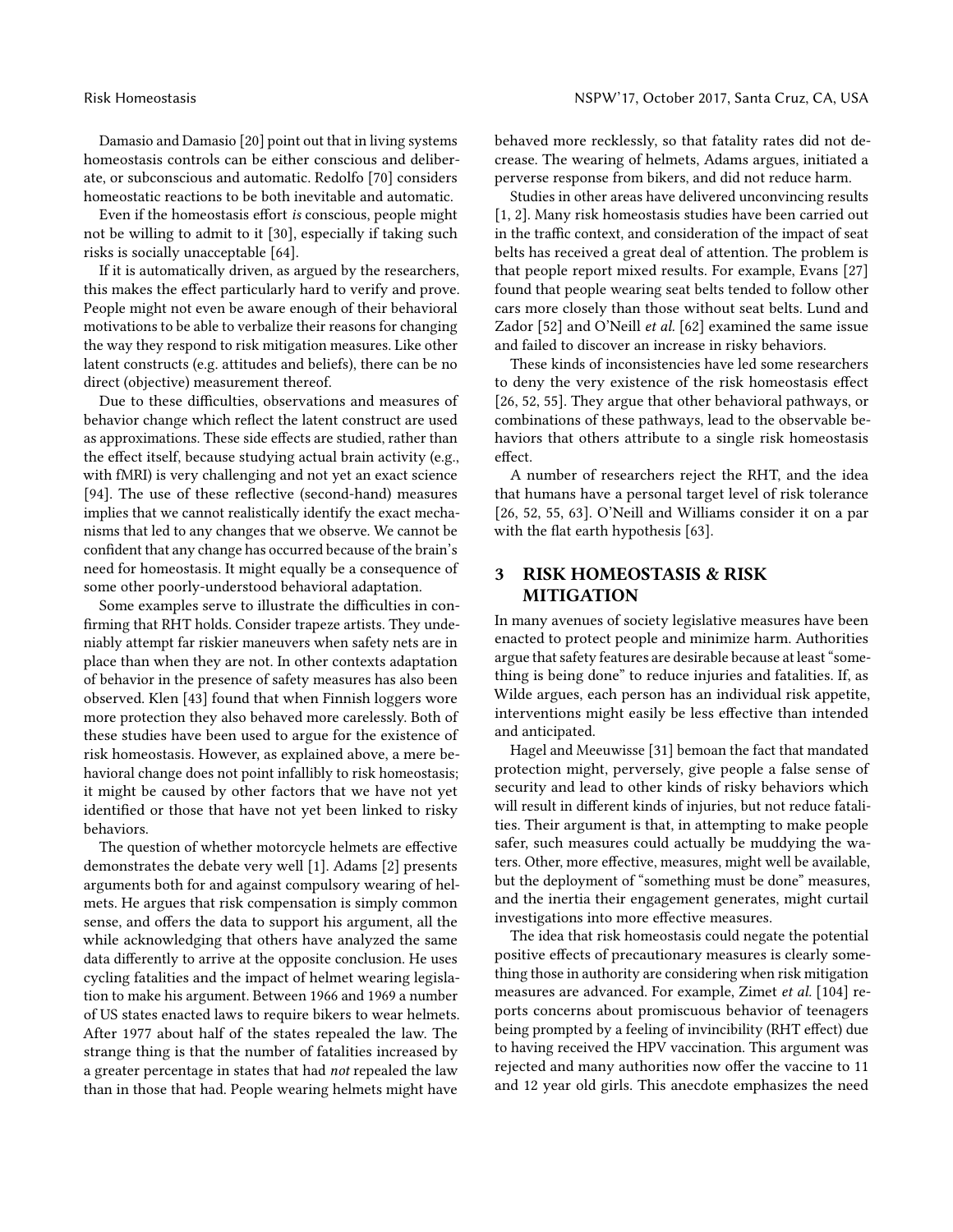for more clarity in this area. The argument could well have gone the other way, leaving many teenagers vulnerable to cervical cancer, based on people believing in the impact of an effect whose existence is still being questioned.

# 4 EXPERIMENTING WITH RISK HOMEOSTASIS

Wilde *et al.* [\[100\]](#page-12-11) admit that there is a lack of controlled experimental verification for the risk homeostasis effect. They blame two factors for this: (1) the shortcomings of the lab for testing the effect, and  $(2)$  complications inherent in the theory itself. We are adding another category to these two: (3) confounding factors.

# <span id="page-3-0"></span>4.1 (1) Limitations of Lab Studies

Confirming the existence and impact of risk homeostasis requires us to manipulate the risk levels, and then to monitor participants' behavior. However, ethical guidelines require us to ensure that participants are not placed at risk during any research we conduct. Hoyes and Glendon [\[36\]](#page-11-19) argue that the absence of real harm in risk homeostasis studies might mean that such investigations uncover optimization strategies instead of risk homeostasis effects.

Other approximations have been proposed. Hoyes and Glendon [\[36\]](#page-11-19) suggest that a way around this is to use a simulation engine; ensuring thereby that the participant him or herself is not at risk, nor their belongings. Some have expressed reservations about this technique since risky behaviors in simulation environments will have only virtual consequences, and might not be a realistic approximation of real-life behaviors [\[35\]](#page-11-20). Nor can anyone be sure that they are measuring a personal risk tolerance range and consequent behavioral adjustment. Since most of these games have a competitive element any observable change might be a consequence of natural competitiveness and behavioral optimizations used to win the game. Indeed [\[90\]](#page-12-12) discovered in their experiments into the existence of risk homeostasis that achievement situations would confound such studies. Wilde himself [\[99\]](#page-12-1) considered simulation studies a sham and a contradiction in terms.

Hoyes and Stanton [\[38\]](#page-11-21) argue that monetary gain/loss could be used to induce risk (since it is as "real" to participants as other risks). So, an experimenter could conceivably give participants an endowment and then let them participate in some kind of game where they gain or lose money based on their behavior. The amount of money they're given would have to be substantial enough to make it realistic. The researchers' financial commitment is likely to be prohibitive enough to make this infeasible for academic scholars. Moreover, other confounding factors could be the student's

personal financial status, their family background, and ability to handle money.

Laboratory experimental designs frequently use students as experimental subjects, who may, or may not, constitute an effective sampling frame. Students might be woefully in-adequate for testing risk homeostasis. In the first place, [\[11\]](#page-10-8) report that the use of precautionary measures increases with age, which might demonstrate a lower risk tolerance as people age. On the other hand, the older population is also less comfortable with technology and may, due to uncertainty, take fewer risks anyway. If we test for RHT effects with a young, less risk-averse population, our findings are unlikely to be generalizable to other population groups.

# 4.2 (2) RHT: The Theory

RHT is based on the concept of utility, and relies on the fact that people can assess ongoing risk accurately and realistically. Wilde [\[99\]](#page-12-1) suggests that a road user intuitively compares actual and target risk, and moderates his/her behavior to align actual and target risk as closely as possible. Wilde [\[101\]](#page-12-13) argues that a realistic assessment of risk is a requirement for risk homeostasis to mediate behavior.

There are some problems with this theory. The first is related to human ability and propensity to judge risk. The second is related to the completeness of the theory.

*4.2.1 Judging Risk.* RHT relies on people having an accurate conception of risk [\[56\]](#page-11-22), and this basic requirement was confirmed by [\[68\]](#page-11-23). Yet we know that risk perception is often inaccurate and socially informed instead of realistic [\[36\]](#page-11-19). There is also the fact that humans resist seeing themselves statistically when it comes to risk [\[59\]](#page-11-24). Moreover, people are unrealistic in judging their own performance abilities [\[50,](#page-11-25) [60\]](#page-11-26). Risk, in a particular situation, is partly determined by performance, so this, too, makes risk assessment inaccurate.

The accurate risk assessment requirement might well make it impossible to test for risk homeostasis in many areas where people have less experience of judging risk. Information Security is a good example. Unlike traffic, which just about everyone has personal experience of, information technology is a relatively recent development and one that many people understand only poorly. The risks have not been quantified or understood, nor, perhaps, is it possible to do so, rendering any accurate calculation of the actual risk infeasible.

The other problem with the risk homeostasis idea is that a sober assessment of utility, and acting upon it, assumes rationality, something that is questioned by researchers in this area [\[21,](#page-10-9) [98\]](#page-12-14). There are many examples where people do not maximize utility, often for emotional reasons. For example, consider restaurant tipping behavior. People tip *after* they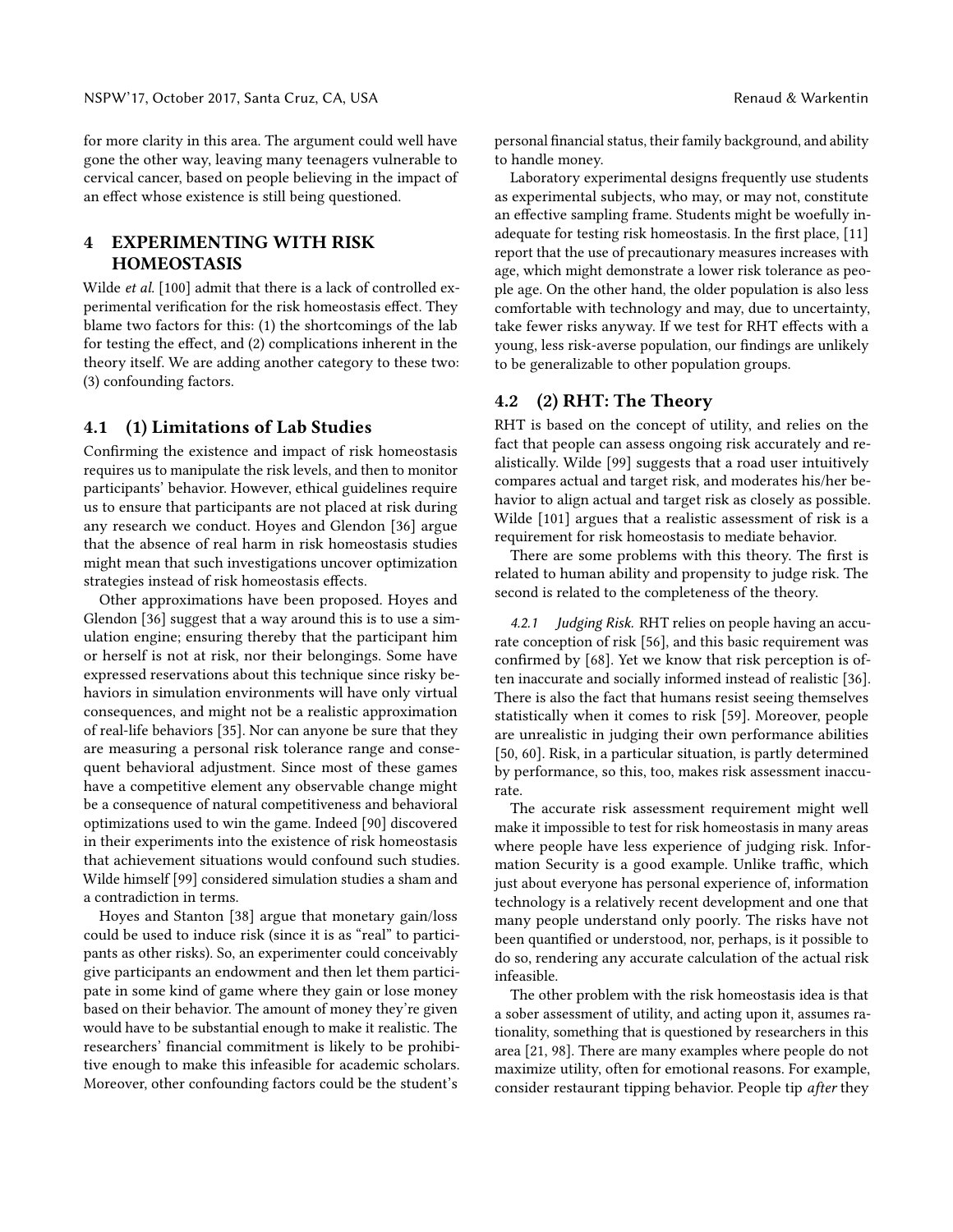have received a service, and if they do not plan to frequent that restaurant again there is no good reason to tip. Yet, even in these circumstances, people do tip: for no personal gain. This does not align with pure utility maximization.

It might be possible to approximate a situation where the actual risk is clear and obvious to a participant in an experiment. However, it would not be possible to guarantee that the findings of such an experiment would be generalizable to the real world of multiply-faceted risk decisions. Indeed, Runcie and Seaver [\[71\]](#page-12-15), in their exploration of risk homeostasis, mention this unknowable nature of the risk as a real issue in the field of risk homeostasis studies.

*4.2.2 Theory Incompleteness.* O'Neill and Williams [\[63\]](#page-11-17) explain that though people might change their behavior in response to changing levels of risk, this does not necessarily point to the applicability of a universal RHT. More research is required in order to understand the conditions under which this happens.

McKenna [\[56\]](#page-11-22) offers a traffic-related explanation, arguing that measures that do not affect the individual's interaction with the environment (padded dashboards, shatter resistant windshields) will not initiate behavior change. Streff and Geller [\[86\]](#page-12-16) tested driving with, and without, seat belts. Interestingly, they discovered that participants who used a seat belt, after having driven without one, drove faster while wearing the belt. A similar between-subjects experiment did not uncover any differences, suggesting that the experience of a direct change made the difference. The fact that they perceived a difference made their original, perhaps faulty, risk perceptions less important. The difference was detectable, and this led to the behavioral change, not actual and accurate risk assessment.

Risk homeostasis, if it does exist, can be achieved by [\[37\]](#page-11-27): (1) behavioral change within the environment; (2) mode migration; or (3) avoidance. Wilde's theory focuses primarily on the first of these, without giving much credence to the other two. So, for example, if you implement some safety traffic intervention, and you notice that traffic accidents have not decreased, you could consider this evidence of the risk homeostasis effect. It could also be that people have switched to public transportation and that the intervention has actually made driving less safe. This brings us back to the discussion right at the beginning  $-$  we're measuring side-effects, and it is impossible to measure all the factors that could lead to a change.

Haight [\[32\]](#page-11-28) concludes that this theory is "incoherent." Evans [\[26\]](#page-10-7) is also critical of the theory, saying that the evidence points clearly away from a risk homeostasis effect rather than towards it.

### 4.3 (3) Confounding Factors

*4.3.1 Real-life Risky Behavior is Socially Informed.* People might become aware of the fact that people mistrust a particular practice and adapt their own behavior as a consequence  $[36]$ . There is some evidence of this when it comes to traffic [\[6\]](#page-10-10) and it might, or might not, apply equally to information security. Very few lab studies attempt to incorporate this, probably because it is particularly challenging to do so.

*4.3.2 Feedback is Essential.* Purely on a personal level, real life allows people to experience natural feedback. This, too, is hard to replicate effectively in a lab environment [\[99\]](#page-12-1) where we attempt to control all possible confounding factors so that realistic feedback is often not provided, or provided inadequately. This might be due to ethical concerns related to scaring people when they behave too riskily.

*4.3.3 Short Term E*!*ects may not Endure.* The short term nature of lab-based experiments is another confounding factor. Risky behavior evolves over time [\[36\]](#page-11-19). This brings into question the validity, and limits the generalizability of, the findings of short-term lab studies. Longitudinal research designs might capture the temporal effects, but they impose more challenges to ethics board approval and to valid implementations.

*4.3.4 Uncertainty.* Real risky behaviors have two imponderables (a) uncertainty of performance, and (b) uncertainty of consequence. So, for example, if someone drives he/she cannot be absolutely sure that they will always avoid having an accident. People might be distracted or drive into a slippery patch, making actual performance unpredictable. Also, if people do have an accident, they cannot know whether they will walk away unharmed or be seriously injured. Both uncertainties add yet another confounding factor to risk homeostasis studies.

There are two personal dimensions influencing performance: (a) high-level decision processes, and (b) low-level control performances. Summala [\[87\]](#page-12-17) points out that when the two are combined the effect looks like risk homeostasis but, in fact, is merely an aggregation of differences in either or both of these aspects, Performance is influenced by driving conditions (the environment) but also by the individual's personal state of mind and body, whether or not he/she is fully aware of this fact.

<span id="page-4-0"></span>*4.3.5 Ethics.* The Belmont report [\[22\]](#page-10-11) presents three principles to which ethical research studies must adhere. (1) Respect for Persons, (2) Beneficence, and (3) Justice. These principles have been put into place to protect participants from the kinds of notorious experiments reported in the literature that did indeed harm participants [\[58,](#page-11-29) [103\]](#page-12-18). We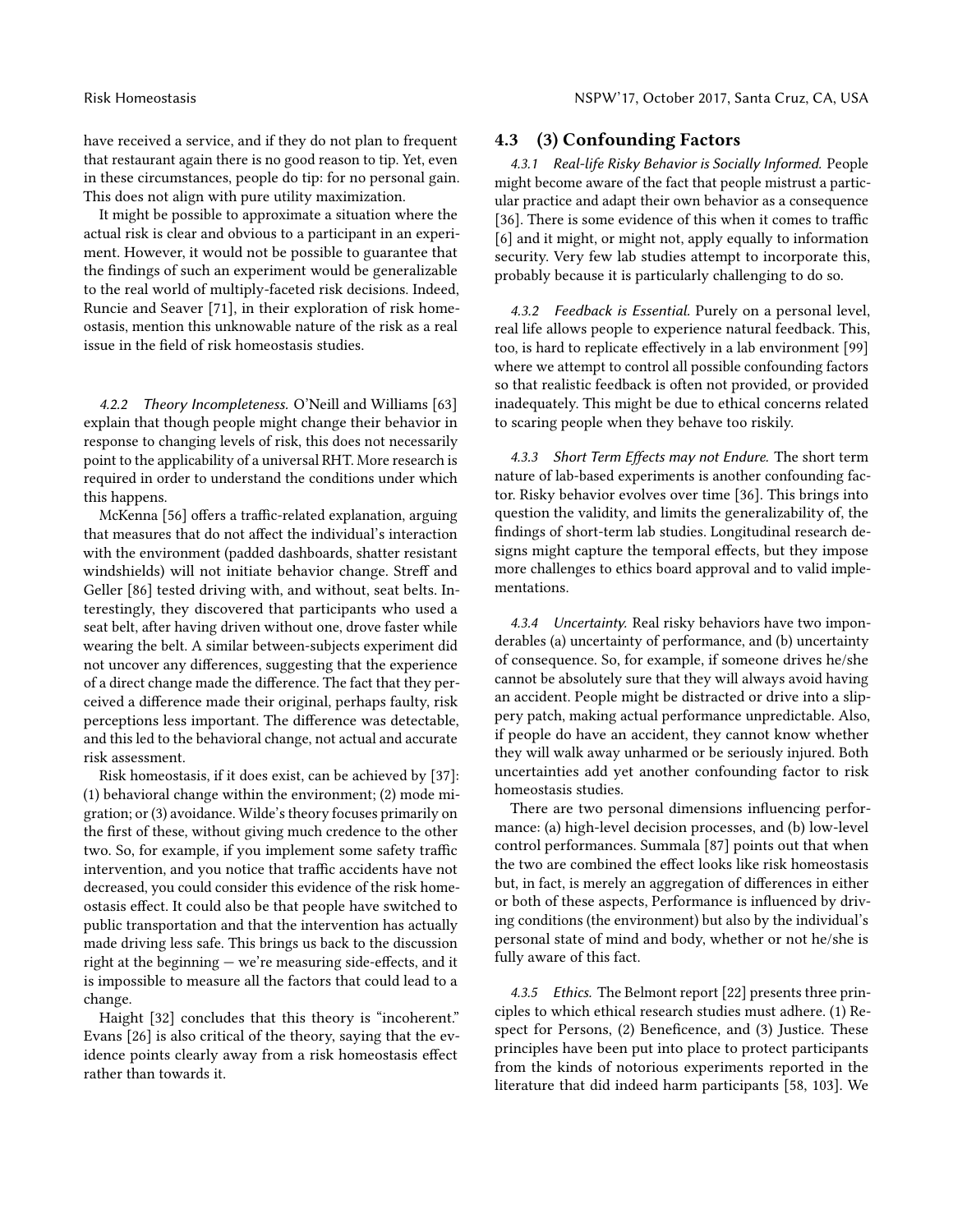wholeheartedly endorse these principles, and it is instructive to consider how they impact risk homeostasis studies.

The first principle requires *respect for autonomy*. In a risk homeostasis study, we want to measure an effect that is probably subconscious. Making people consciously aware of the risks might well make it impossible to attribute any effect to risk homeostasis because such awareness might confound the study and interfere with activation of the risk homeostasis effect.

The second principle requires people to be *protected from harm*. Risk behaviors, by their very nature, have harm as their probable consequence.

The final principle, *justice*, requires burdens not to be unduly imposed. It could well be argued that allowing people to experience the consequences of risky behaviors, merely to confirm the existence of a risk homeostasis effect, might not meet this principle.

# 5 RISK TOLERANCE LEVEL STABILITY

The risk homeostasis effect relies on a core assumption of a personal, relatively stable, risk target level. It does not seem to have any way to incorporate the impact of other powerful factors that influence and change this level over time.

#### 5.1 Habituation Effect

People's attitudes to risk change as they become more accustomed to engaging in a risky behavior: they habituate to the risk [\[19\]](#page-10-12), especially if they feel they have the skills to manage it. People are less likely to comply with warnings about the danger of particular risky activities as they become more familiar with carrying out the activity [\[13,](#page-10-13) [92\]](#page-12-19).

MacCurdy [\[53\]](#page-11-30) provides some examples of this. For example, lion tamers know better than anyone else how dangerous it is to be close to lions yet they are happy to operate in such an environment, because they are confident in their ability to manage the risk. MacCurdy also points out that bomb disposal experts should actually be paralyzed by fear, given the potential consequences of a mistake. They are not, though, because they have the skills to cope with the risk (controllability [\[23\]](#page-10-14)), and are accustomed to taking the risk (habituation).

These examples suggest that a stable risk appetite is not guaranteed. It could be argued that the people mentioned in the previous paragraph are unusual, and the usual risk homeostasis effect does not operate for them. In reality, we all behave in this way, albeit less sensationally. Every automobile driver essentially operates a moving vehicle that weighs tons, and the driver is at significant risk of being involved in a car accident whenever a number of cars share the road. It is rare to encounter someone who does not drive because of this particular risk; most drivers simply become

used to it (habituation). They become more comfortable with the risk, suggesting a strong experiential influence on risk appetite. This is maintained until they have an accident, which activates the experience effect, discussed next.

# 5.2 Experience Effect

It seems logical that direct experience of risk would influence risk perception. Weinstein [\[97\]](#page-12-20) carried out a study to explore this and reported that experience did *not* make a lasting and sustained impact on self-protective behavior. Norris *et al.* [\[61\]](#page-11-31) revisited his hypotheses and reported that experience did indeed have lasting and substantial effects on behaviors. There is some evidence from other researchers for this [\[15,](#page-10-15) [25,](#page-10-16) [33,](#page-11-32) [57\]](#page-11-33). Moreover, other people's experiences, if vivid and perceived to be relevant personally, also impact people's future risk perceptions [\[85\]](#page-12-21).

People who have experienced an event often respond by acting to prevent a re-occurrence. This means that the experience leads to more confidence, not less. This happens, Norris *et al.* [\[61\]](#page-11-31) argue, because they go through the cognitive actions required to establish control over the situation. This depends on two aspects  $(1)$  response efficacy, and  $(2)$ their own self-efficacy  $[4, 69, 97]$  $[4, 69, 97]$  $[4, 69, 97]$ .

#### 5.3 Disposition, Predilection & Emotion

People are uniquely different from one another. One particular difference that impacts behavior in risky situations is optimism bias [\[95\]](#page-12-22).

For example, Aspinwall and Brunbart [\[7\]](#page-10-18) found that dispositional optimism impacted the processing of health risk information. On the other hand, Pedruzzi and Swinbourn [\[66\]](#page-11-35) did not find a similar impact on processing of road risk information. They posit that this is due to the fact that people feel more in control of their road risks, where health risks might seem somewhat arbitrary. There is evidence that controllability of a risk leads people to downplay the likelihood and severity of risks [\[23\]](#page-10-14), so their argument makes sense.

Tekeli-Yeşil *et al.*[\[89\]](#page-12-23) found that gender and socio-economic factors also impacted risk perception. Although this could be used to argue for a personal risk target, as Pelzman and Wilde do, there is also evidence that personality is not necessarily stable over our lifetimes [\[10\]](#page-10-19).

Adam Smith famously wrote that passions combine with reason to lead to the decisions that people take [\[83\]](#page-12-24). More recently a number of researchers have written about the role of emotions in decision making [\[8,](#page-10-20) [51,](#page-11-36) [81\]](#page-12-25). Decision making is impacted by both current (emotional state at the time of the decision) and anticipated emotions (based on expected outcomes) [\[74\]](#page-12-26). These contribute to the unpredictability of human behavior.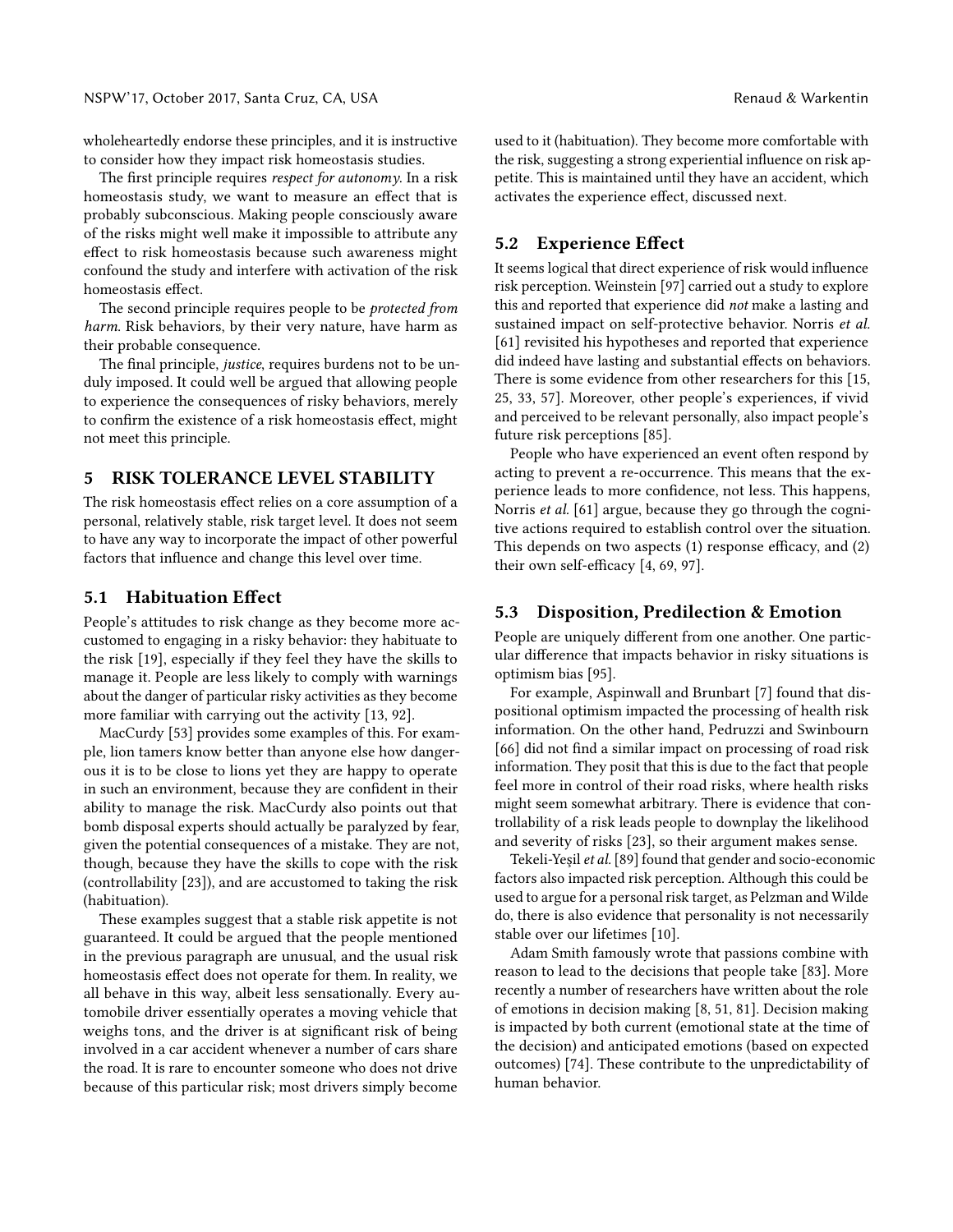# 5.4 Summary

The influence of these idiosyncratic factors appears to negate the notion of a stable risk target level. What is indicated by the literature is a level that fluctuates as we go through life, influenced by our malleable and changeable perceptions, our personal experiences, the experiences of those close to us and those we read about in the media. It might be that what is identified as a risk homeostasis effect is, in fact, the impact of an increased perception of the controllability of a risk. The literature on the impact of controllability on risk behaviors is well established, and this impact widely accepted, unlike the risk homeostasis effect. Hence a small matter of the imposition of a risk mitigation strategy, such as a seat belt, might well be drowned out by the stronger influences of other factors.

# 6 THE INFORMATION SECURITY CONTEXT

The security of any organization, personal computer, or mobile device depends on the behavior of those who use them. A number of technical measures are implemented on systems in order to repel hacking attacks. Other technical measures ensure the availability of data by performing automatic backups of information.

If we consider the parallels between the information security and safety fields we have to wonder whether these measures make people adjust their behavior so that they take more risks, simply because existing measures are deemed to protect them from harm.

This kind of trade-off was reported by Ruotti et al. [\[72\]](#page-12-27). Their study's participants were more willing to use their credit cards online because they knew that banks would refund charges if they were fraudulent. This example demonstrates that risk homeostasis, if it does indeed exist, can lead to positive outcomes by encouraging people to take actions online that they would otherwise be too risk-averse to attempt.

On the other hand, if people are mistaken in their perception of the actual risks, this could lead to real harm. Wash and Rader [\[96\]](#page-12-28) investigated beliefs about information security and the actions that people take and found that many people were informed or wrongly informed about security and the efficacy of the actions they currently take. They conclude that there is a need to acknowledge a wide range of beliefs which directly inform risky or protective behaviors.

One particular confounding factor, in terms of testing for risk homeostasis in information security, is that there is possibly a moral dimension in this field. Information security professionals talk about "poor" security behaviors [\[45\]](#page-11-37) and "bad" or "good" passwords [\[88\]](#page-12-29). These are judgmental terms.

Hoyes and Glendon [\[36\]](#page-11-19) explain that studies of changed behaviors linked to risk homeostasis are only valid when there is no right or wrong course of action. If there is a "good" and "bad" course of action then risk homeostasis is not being tested, but rather something else. In this case we might be observing the results of a social desirability adaptation rather than a personal risk homeostasis effect.

Finally, as pointed out in the previous section, people can actually be more comfortable with risk if they have experienced a bad event and have determined how to control it. Yet hacking attacks are so frequent and unpredictable, and 100% security so unattainable, that this kind of controllability is probably infeasible. Indeed, Creese *et al.* [\[17\]](#page-10-21) investigated whether experience of a breach led to a change in risk perception, and did not detect any behavioral change.

Moreover, Norris *et al.*[\[61\]](#page-11-31) point out that behavior changes more reliably when proactive and vigilant behaviors are needed than when the person needs to adopt disciplined behaviors, perhaps requiring self denial. These two behavior types are different in a profound way, so we can expect the behavioral change mechanisms to be different too. Hazard defence is changed by experience, but a switch to more disciplined behaviors is far more complex. It might be naïve to consider that mere exposure to a negative experience will lead to more disciplined behaviors.

### 7 RHT & INFORMATION SECURITY

Research designs strive to maximize three criteria when collecting evidence: generalizability, precision, and realism. Each research design favors one or another of these goals and therefore exhibits known flaws [\[54\]](#page-11-38).

Survey research is high in generalizability, lab experiments are high in precision, and field experiments (and case studies) are high in realism. Researchers utilizing laboratory experiments to study individual security behaviors may rigorously examine individual subjects in a controlled environment where many research variables can be carefully controlled, but in this case realism suffers because this artificial setting only mimics reality. Generalizability also suffers because specific conditions and research subjects were used, and the results may not apply to different conditions and/or people.

Field experiments are considered highly realistic as they examine natural environments, but are challenging (or impossible) in the context of risk homeostasis, and so precision and generalizability will suffer.

Survey research has high generalizability, especially when survey instruments are distributed across multiple organizations in multiple industries, and are commonly used in security behavior research [\[18\]](#page-10-22). However, surveys lack realism and precision. To investigate risk homeostasis, we cannot simulate the perception of risk — we must observe subjects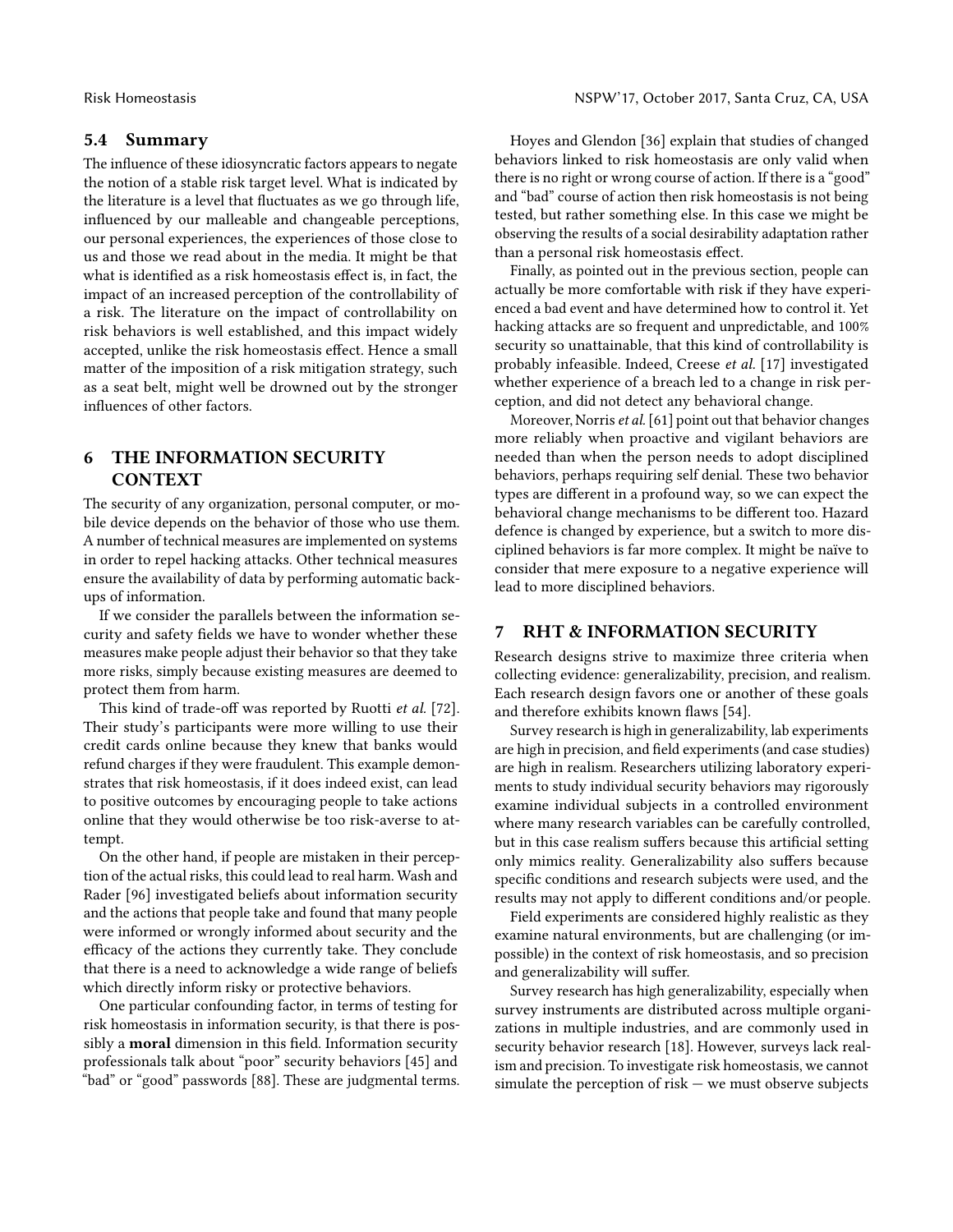who feel actual risk in a realistic setting. There are many challenges in achieving this.

Having ruled out a lab study, based on the weaknesses pointed out earlier, we now consider the use of naturalistic experiments.

Hedlund  $[34]$  says that if the risk compensation effect is to be avoided, the measure needs to score low on four factors. We consider these as they might apply in information security:

#### Hedlund Number 1.

The safety measure has to be detectable and discernible. Anti-virus and other technical security measures mostly do their jobs invisibly so are arguably not visible enough to be detectable;

#### Hedlund Number 2.

The safety measure has to affect the individual. Many organizations implement technical measures to protect devices from SPAM. If these measures never prevent one of their personal emails from being delivered, the person would not be aware of how the software is protecting them. In this case, the risk homeostasis effect cannot come into play. The threat and the protection must be personally relevant to the individual person. This is illustrated by the findings of a study carried out by Egelman and Schechter [\[24\]](#page-10-23) who found that people disregarded warnings during the experiment (while using the researcher's laptop). They said they did not care because their own devices would not be harmed, only the researcher's computer.

#### Hedlund Number 3.

There must be a reason for users to change their behavior. This suggests that when they feel less at risk they are motivated to behave more riskily. Information security behaviors might well satisfy this requirement since it has been shown that if people become more aware of risk they adapt their behavior accordingly [\[47,](#page-11-39) [48\]](#page-11-40). However, this adaptation happens at a conscious level and might not satisfy the automaticity required by the risk homeostasis effect.

#### Hedlund Number 4.

They must have discretionary control. Behavior must not be tightly controlled or firmly mandated with monitoring and sanctions for non-compliance. If an employer implements an Information Security Policy (with prescribed policies and procedures), then any change in behavior could simply be due to employees' desire to comply with the rules or to avoid sanctions, or due to recent Security Training and Awareness programs or campaigns, rather than being a risk homeostasis behavioral adjustment.

#### 7.1 Observational Studies

Spring *et al.* [\[84\]](#page-12-30) points out that observations are an essential first step before actual risk-related experiments can be carried out.

Given the ethical constraints, as enumerated in Section [4.3.5,](#page-4-0) how could an experiment be designed to test the risk homeostasis effect? The main issue is that experimental participants should not be harmed. Could we perhaps make people believe that actual risk is higher than it really is, and see whether they then reduce the riskiness of their behaviors?

Given the objections to lab experiments detailed in Section [4.1,](#page-3-0) we would have to deploy an instrumented application that would (1) facilitate a range of actions of varying levels of riskiness, and (2) log all user actions. Such an app would signal different levels of risk to alter risk perceptions. We could then determine how people react in response to signals about the level of risk, in terms of engaging in risky behaviors.

Lévesque *et al.* [\[44\]](#page-11-41) carried out a longitudinal experiment that simply monitored people's laptops for infections and also monitors behaviors. The authors report that the experiment produced insights that would not have been possible without this observational experiment. Akawe and Felt [\[5\]](#page-10-24) carried out an observational investigation into how web surfers respond to browser warnings. They wanted to understand how well people respond to different kinds of warnings. Bravo-Lillo *et al.* [\[12\]](#page-10-25) carried out a between-subjects study to test the efficacy of different warning designs in order to find the best design in terms of drawing user attention to important information.

#### 7.2 No Experimental Manipulation

One way of testing for risk homeostasis is to collect real world data either before and after an intervention or to compare two equivalent areas where one has had an intervention applied and the other not. This is carried out in other risk contexts where it would be unethical to manipulate real risk as part of an experiment. So, for example, Adams [\[2\]](#page-10-5) collected information about cycling fatalities in US states with and without helmet legislation in order to see whether helmets led to fewer fatalities.

It might be possible to collect information about information security incidents (as an measure of the outcome of risky behaviors) in organizations with different implemented risk-reduction measures. For example, some organizations permit their employees and contractors to use their own devices without hindrance, whereas others implement a BYOD policy that mandates that the organizations install technical packages on the device if it is to be used on the organization's network [\[46\]](#page-11-42). The difficulty would lie in finding comparable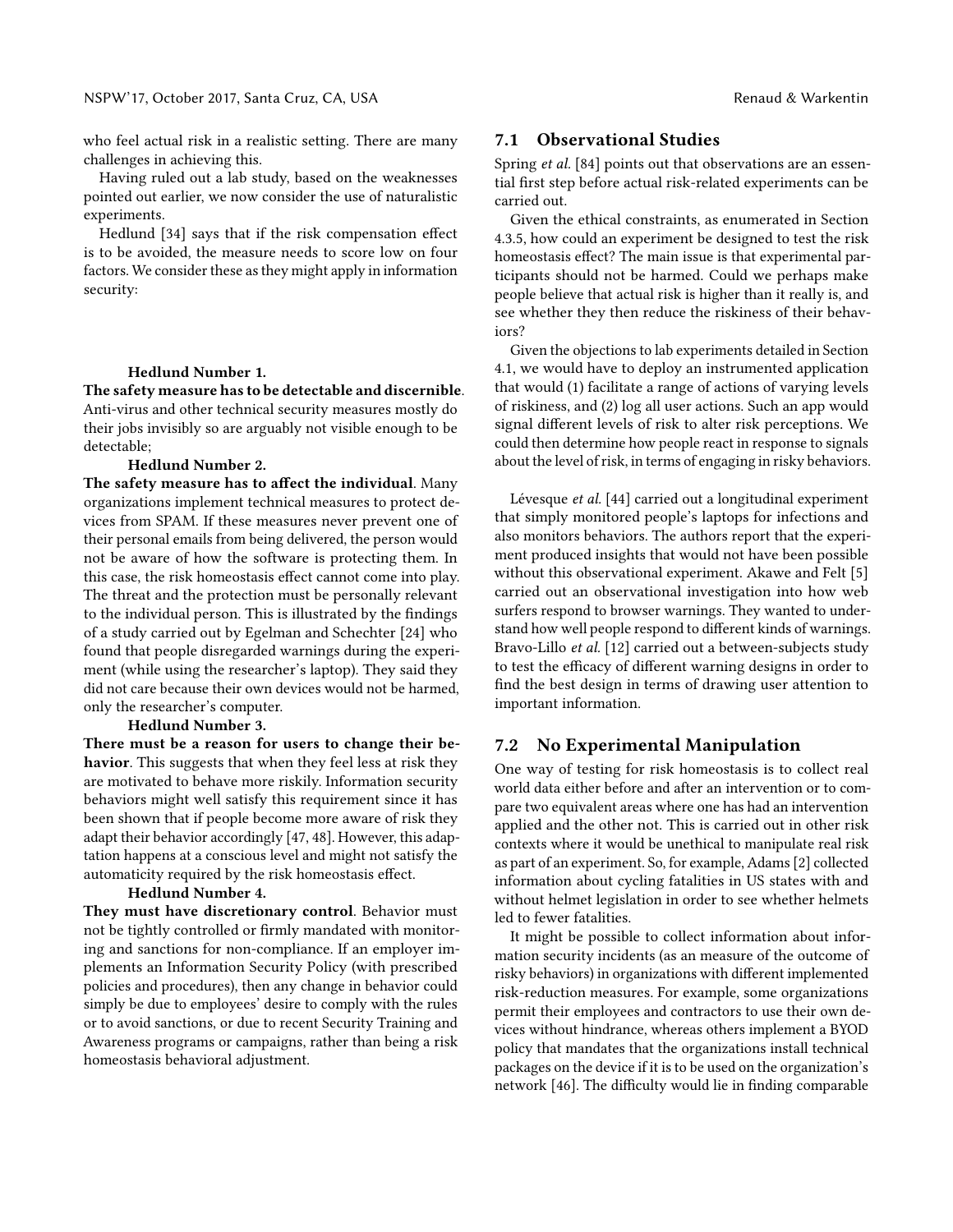organizations. They would have to have the same, or roughly equivalent, information security policies. They would have to exercise the same kind of control over their employees (Hedlund number 4). The employees ought to be made aware of the efficacy of the particular measure (Hedlund number 1).

Some organizations have switched to Google as a mail server instead of maintaining their own mail servers (Hedlund number 2). Google has superior Phish detection capabilities. We could try to find two equivalent organizations, one using their own servers and another using Google. Employees should be told about Google's superiority in detecting Phish messages (Hedlund number 1), and trained to be aware of Phishing (Hedlund number 3). We could count the number of successful phish attacks in each organization for a fixed period of time. This might demonstrate that people are more willing to click on an emailed link if it came in via Google (considering it less risky).

The issue, naturally, will lie in finding comparable organizations. It is impossible to control for, or even uncover, all confounding differences between organizations which could be responsible for any observed change [\[91\]](#page-12-31).

# 7.3 Quasi-Experimental Approach

Another option is deliberately to assess a situation by taking a number of measurements both before and after a particular intervention: a quasi-realistic study. This allows for a more fine-grained measurement of impact than statistics reported by organizations which could be incomplete or incorrect.

While this might seem a reasonable way to test for risk homeostasis, testing in this kind of quasi-experimental study has the following issues, as discussed before:

- (1) RHT does not predict the behavioral pathway through which an effect manifests itself. It is hard to separate cause from effect to judge conclusively that it was risk homeostasis that led to a particular outcome.
- (2) The effect might be short-term, with re-establishment of previous behavior in the long term.
- (3) The participants could be over-compensating because they are aware of the experimental conditions (required by ethical guidelines).
- (4) It only addresses the consequences of a change in intrinsic risk perception. It does not help us to decide whether individuals are characterized by an individual target level of risk, or whether any such target can be shifted via changes in utilities.

The difficulties are demonstrated by a study carried out by [\[73\]](#page-12-32) into whether drivers with antilock brakes and airbags took more risks than those without. They reported differences in driving but also acknowledged the likely impact of dense traffic, driver background and car characteristics. This

made it impossible to draw reliable conclusions about the impact of these protection measures, or any invocation of the risk homeostasis effect.

# 7.4 Areas for Investigation

There are a number of information security behaviors that could feasibly be impacted by a risk homeostasis adaptation. We suggest a few:

- (1) Clicking links: if people know that their email provider has phish detection functionality, would they be more likely to click on links in emails? Or if users know that their web browser actively blocks known malwareladen sites (with drive-by downloads), would they be more likely to visit unknown sites, especially those that may be associated with gambling, porn, or other "gray area" activities?
- (2) Password choice: would people choose weaker passwords for websites that they consider more secure (under the assumption that these websites are less likely to be hacked)?
- (3) Data backup: if people have anti-virus software installed that has detected ransomware recently, would they be less assiduous about making regular backups?
- (4) Downloading files: would people be more willing to download files if they have anti-malware software installed?
- (5) Smartphone protection: if someone's smartphone offers the option of wiping or destroying the phone remotely, would they be less likely to use a strong PIN/password to prevent a thief from gaining access to their phone's functionality?
- (6) App installation: would smartphone users who believe that their app provider tests apps before listing them, be more likely to install downloaded apps?
- (7) Website trust: would users who feel that third parties (such as trust seal providers or regulators) monitor and regulate eCommerce providers be more likely to buy from unknown websites?

# 7.5 An Experimental Investigation

Zhang *et al.* [\[102\]](#page-12-33) carried out an investigation into possible risk homeostasis effects in order to incorporate the presence of a technical protection measure into the theory of planned behavior.

They conducted a survey with 176 respondents. They observed that the participants demonstrated a lower intention to comply with security policies if there was a high perception of technical protection. The researchers state that this "*suggests possible risk compensation e*!*ects in the information security context*." They investigated the role of "perceived behavioral control," (PBC) which Ajzen [\[3\]](#page-10-26) defines as the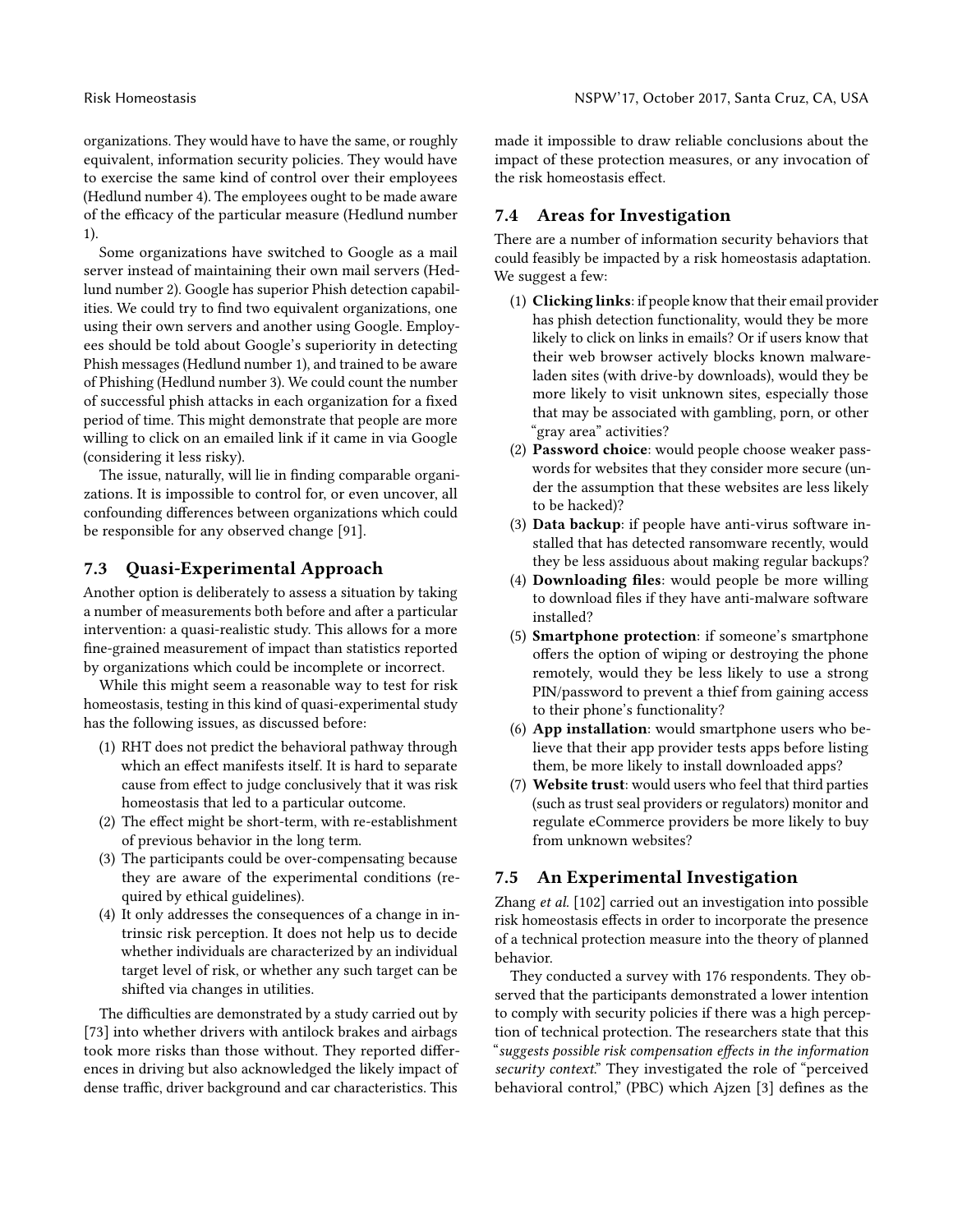individual's expectation regarding the degree to which they feel capable of performing the target behavior, combined with the extent to which they perceive that they have the necessary resources. Zhang *et al.*'s empirical results indicated that PBC acts as a mediating variable between beliefs regarding the protection provided by the mechanism and the intention to engage in safe or risky behaviors. So, the direct impact on behavioral intention may be the degree of control that the individual feels, rather than a risk homeostasis activation.

Zhang *et al.*'s study appears to confirm the impact of a sense of control, and once again demonstrates the difficulty of pinning down the real reasons behind behavioral intentional modifications.

# 8 QUO VADIS?

In summary, let us consider the premises of the RHT. It posits that (1) people have an individual risk tolerance level, and (2) that they assess the current situation and adjust their behaviors in order to maintain this level.

These premises have been challenged in this review. In the first place, it does not seem to be reasonable to assume stability of a person's individual risk tolerance level. There is also good reason to question the human species' ability to judge risk correctly and objectively. Risk homeostasis is completely unlike the well-known and widely-accepted homeostasis effects such as maintenance of a constant body temperature. Risk is not a physiological effect, and poorly understood, as demonstrated by the discussion in this paper.

# 8.1 Identified Challenges

Even if we ignore the flawed nature of these two premises, and proceed to attempt to test for the risk homeostasis effect, we face almost insuperable difficulties in so doing.

*Ethical Challenges.* We have outlined the extensive challenges involved in proving that the risk homeostasis mechanism exists in a way that is ethical and dependable.

The need to carry out our research ethically is particularly constraining in this context. For example, in a carefully controlled lab experiment, we could invite volunteers to bring their own personal devices, both with and without malware protection pre-installed. We could ask them to engage in some potentially risky activity to see whether the protected subjects exhibit more risky behaviors. However, a typical ethics board (IRB in the US) would never permit this experiment, nor any other where harm might result.

Risk homeostasis, in the safety arena, involves people taking risks that could result in physical harm. Trying to verify the effect in the information security domain, in a realistic way, would entail allowing people to take real risks with their own information and resources. This would be unethical.

*Measurement Challenges.* The core difficulty is that risk homeostasis experiments measure secondary effects, basically because that is all we are able to do. If one observes an effect, one cannot know what unseen cognitive processes have contributed towards it. Separating cause from effect is non-trivial in these kinds of experiments [\[38\]](#page-11-21).

*In Summary.* It does not seem as if anyone, in safety or security, has thus far been able to deliver compelling evidence as to the validity of the risk homeostasis effect.

We, too, are unable to propose any reliable experiments that would be able to avoid all the difficulties the literature has uncovered in confirming the existence of the risk homeostasis effect as it applies in the information security context. In the following section we suggest some avenues for further investigation in this area.

#### 8.2 A Way Forward

A number of directions for future investigation can be pursued:

- Talk to IRBs: The Menlo Report on principles guiding Information and Communications Technology (ICT) research [\[75\]](#page-12-34) explains that this principle does not mean that no harm results, only that "*risks to individual subjects are weighed against the benefits to society*" (p. 9). They explain that review boards ought to consider the kinds of risks people would actually experience in day to day ICT usage and be convinced that the experiment is worth conducting. This means that if we want to carry out risk homeostasis studies we should write well-argued motivations for our studies, in terms of benefits to society as a whole. Assuming that such studies would be turned down is perhaps overly naïve.
- Risk Perception Complexities and Risk Homeostasis: Our discussion in this paper, while acknowledging the complexity of individual risk perception, does not really explore the interaction of risk perception and risk homeostasis responses. In particular, the issue of risk controllability in the information security context would be a promising direction for future investigation.
- Risk is Socially Informed: Risk perception's social nature, and its interaction with a risk homeostasis response, is something that would be interesting to explore in an information security context.
- Observational Studies: We plan to learn from the studies carried out by Lévesque *et al.* [\[44\]](#page-11-41). We want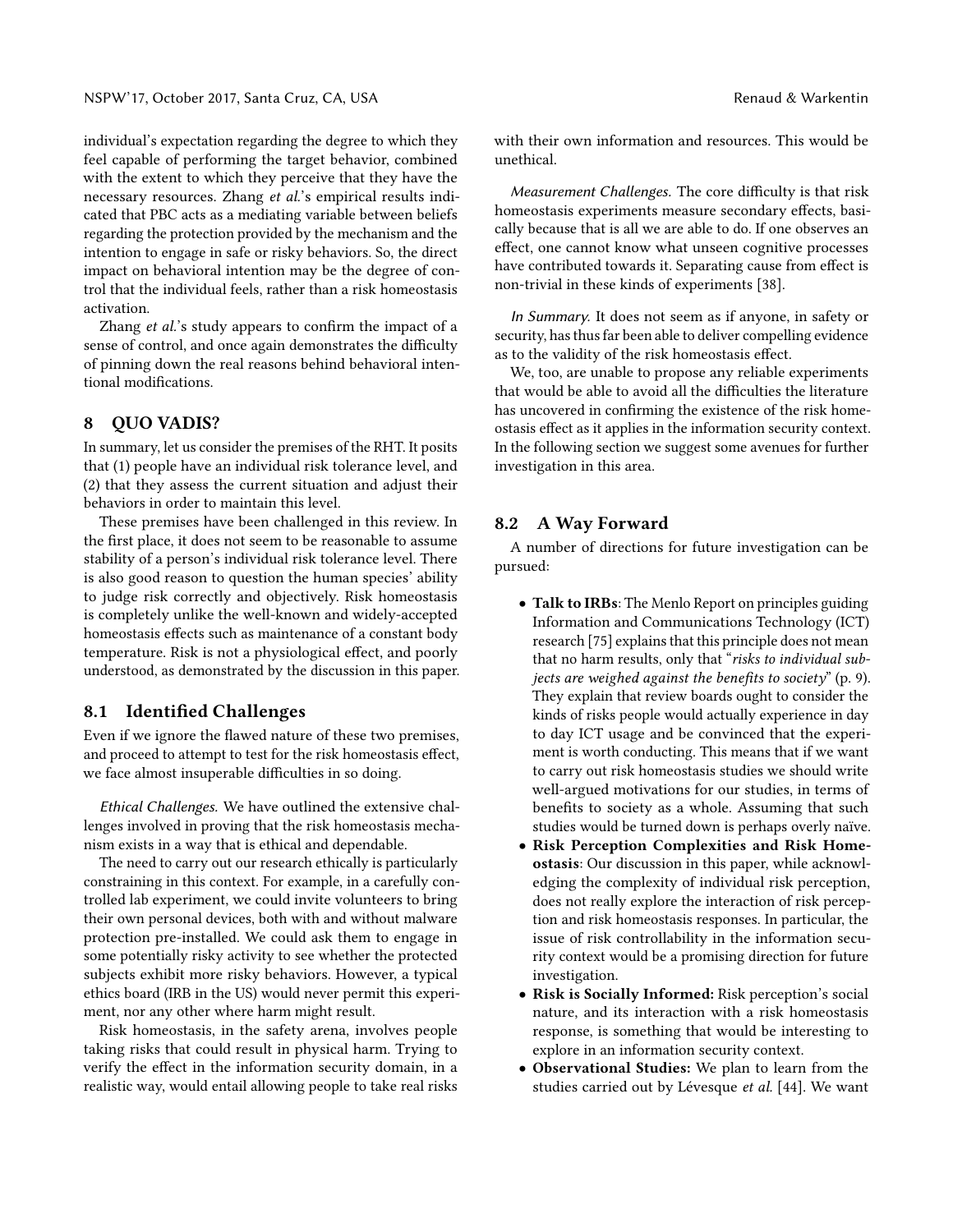to design an observational study to see whether we can detect a risk homeostasis response to experimental manipulations in the long term.

# 9 CONCLUSION & FUTURE WORK

This paper has presented a synopsis of the research into risk homeostasis. We have elucidated the challenges of confirming or denying the effect and presented some studies arguing both for and against it. Our purpose was to propose some experimental designs for testing for the existence and impact of this effect in the information security context. Having conducted this review of the literature we have concluded that it would be impossible to isolate the impact of risk homeostasis in an experimental study that was both realistic and ethical.

We could wait until the research giants in this area have concluded that RHT does indeed predict human behaviors. If this happens, we can use these researchers' proven techniques to assess its influence in the information security context. It seems futile to carry out any risk homeostasis-related experiments while the debate continues to rage, without either side conclusively proving their point of view.

On the other hand, we have suggested a number of avenues for future investigation to advance the field and enhance our understanding of this fascinating field.

# ACKNOWLEDGEMENTS

This research was carried out while the first author was a Cyber Security Fulbright Scholar at Mississippi State University.

We would like to thank Julie Thorpe and Mary Ellen Zurko for shepherding this paper. We also thank the NSPW conference attendees for their helpful comments that we have used to improve the discussion in this paper.

#### REFERENCES

- <span id="page-10-4"></span>[1] John Adams and Mayer Hillman. 2001. The risk compensation theory and bicycle helmets. *Injury Prevention* 7, 2 (2001), 89–91.
- <span id="page-10-5"></span>[2] John G U Adams. 1983. Public safety legislation and the risk compensation hypothesis: the example of motorcycle helmet legislation. *Environment and Planning C: Government and Policy* 1, 2 (1983), 193– 203.
- <span id="page-10-26"></span>[3] Icek Ajzen. 2002. Perceived behavioral control, self-efficacy, locus of control, and the theory of planned behavior. *Journal of Applied Social Psychology* 32, 4 (2002), 665–683.
- <span id="page-10-17"></span>[4] Icek Ajzen. 2005. *Attitudes, Personality, and Behavior*. McGraw-Hill Education (UK), Berkshire, England.
- <span id="page-10-24"></span>[5] Devdatta Akhawe and Adrienne Porter Felt. 2013. Alice in Warningland: A Large-Scale Field Study of Browser Security Warning Effectiveness. In *USENIX security symposium*, Vol. 13.
- <span id="page-10-10"></span>[6] Robert M Arthur. 2011. Examining traffic flow and speed data: Determining imitative behavior. *Traffic Injury Prevention* 12, 3 (2011), 266–273.
- <span id="page-10-18"></span>[7] Lisa G Aspinwall and Susanne M Brunhart. 1996. Distinguishing optimism from denial: Optimistic beliefs predict attention to health

threats. *Personality and Social Psychology Bulletin* 22, 10 (1996), 993– 1003.

- <span id="page-10-20"></span>[8] David E Bell. 1985. Disappointment in decision making under uncertainty. *Operations Research* 33, 1 (1985), 1–27.
- <span id="page-10-0"></span>[9] Claude Bernard. 1879. *Leçons sur les phénomènes de la vie commune aux animaux et aux végétaux*. Baillière.
- <span id="page-10-19"></span>[10] Wiebke Bleidorn, Christopher J Hopwood, and Richard E Lucas. 2016. Life Events and Personality Trait Change. *Journal of Personality* (2016).
- <span id="page-10-8"></span>[11] Nils I Bohlin. 1967. *A statistical analysis of 28,000 accident cases with emphasis on occupant restraint value*. Technical Report. SAE Technical Paper.
- <span id="page-10-25"></span>[12] Cristian Bravo-Lillo, Saranga Komanduri, Lorrie Faith Cranor, Robert W Reeder, Manya Sleeper, Julie Downs, and Stuart Schechter. 2013. Your attention please: designing security-decision UIs to make genuine risks harder to ignore. In *Proceedings of the Ninth Symposium on Usable Privacy and Security*. ACM, 6.
- <span id="page-10-13"></span>[13] Bonnie Brinton Anderson, Anthony Vance, C Brock Kirwan, David Eargle, and Jeffrey L Jenkins. 2016. How users perceive and respond to security messages: a NeuroIS research agenda and empirical study. *European Journal of Information Systems* 25, 4 (2016), 364–390.
- <span id="page-10-2"></span>[14] Wibecke Brun. 1992. Cognitive components in risk perception: Natural versus manmade risks. *Journal of Behavioral Decision Making* 5, 2 (1992), 117–132.
- <span id="page-10-15"></span>[15] John Chapin and JoAnn Chirico. 2001. Why It Won't Happen to Me: How Older Adolescents Make Personal Risk Assessments. In *Annual Meeting of the National Communication Association (87th, Atlanta, GA)*. ERIC. November1-4.
- <span id="page-10-3"></span>[16] Vincent Covello and Peter M Sandman. 2001. Risk communication: evolution and revolution. *Solutions to an Environment in Peril* (2001), 164–178.
- <span id="page-10-21"></span>[17] Sadie Creese, Duncan Hodges, Sue Jamison-Powell, and Monica Whitty. 2013. Relationships between password choices, perceptions of risk and security expertise. In *International Conference on Human Aspects of Information Security, Privacy, and Trust*. Springer, 80–89.
- <span id="page-10-22"></span>[18] Robert E Crossler, Allen C Johnston, Paul Benjamin Lowry, Qing Hu, Merrill Warkentin, and Richard Baskerville. 2013. Future directions for behavioral information security research. *Computers & Security* 32 (2013), 90–101.
- <span id="page-10-12"></span>[19] David G Curry, Robert D Quinn, David R Atkins, and Tage CG Carlson. 2004. Injuries & the Experienced Worker. *Professional Safety* 49, 9 (2004), 30–34.
- <span id="page-10-1"></span>[20] Antonio Damasio and Hanna Damasio. 2016. Exploring the concept of homeostasis and considering its implications for economics. *Journal of Economic Behavior & Organization* 126 (2016), 125–129.
- <span id="page-10-9"></span>[21] Robyn M Dawes. 2001. *Everyday irrationality: How pseudo-scientists, lunatics, and the rest of us systematically fail to think rationally.* Westview Press, Boulder, CO.
- <span id="page-10-11"></span>[22] Department of Health, Education, and Welfare. 1979. The Belmont Report. (1979). [tps://www.hhs.gov/ohrp/regulations-and-policy/](tps://www.hhs.gov/ohrp/regulations-and-policy/belmont-report/) [belmont-report/.](tps://www.hhs.gov/ohrp/regulations-and-policy/belmont-report/)
- <span id="page-10-14"></span>[23] Mary Douglas. 1986. *Risk acceptability according to the social sciences*. Vol. 11. Russell Sage Foundation, USA.
- <span id="page-10-23"></span>[24] Serge Egelman and Stuart Schechter. 2013. The importance of being earnest [in security warnings]. In *International Conference on Financial Cryptography and Data Security*. Springer, 52–59.
- <span id="page-10-16"></span>[25] Louise Eriksson. 2014. Risk perception and responses among private forest owners in Sweden. *Small-Scale Forestry* 13, 4 (2014), 483–500.
- <span id="page-10-7"></span>[26] Leonard Evans. 1986. Risk homeostasis theory and traffic accident data. *Risk Analysis* 6, 1 (1986), 81–94.
- <span id="page-10-6"></span>[27] Leonard Evans, Paul Wasielewski, and Calvin R Von Buseck. 1982. Compulsory seat belt usage and driver risk-taking behavior. *Human Factors* 24, 1 (1982), 41–48.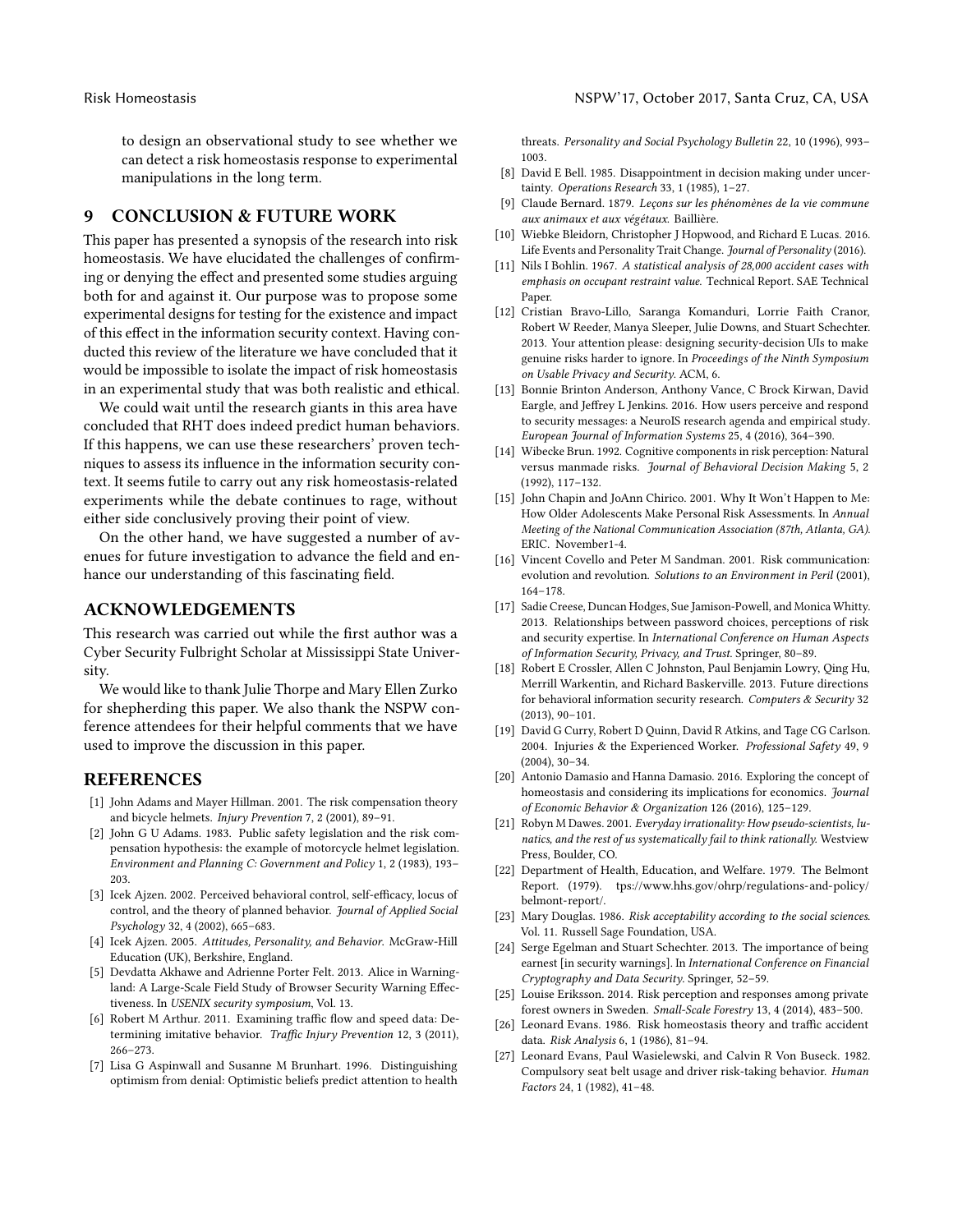- <span id="page-11-9"></span>[28] Ezzat A Fattah. 1993. The rational choice/opportunity perspectives as a vehicle for integrating criminological and victimological theories. *Routine Activity and Rational Choice: Advances in Criminological Theory* 5 (1993), 225–258.
- <span id="page-11-10"></span>[29] Martin Fishbein and Icek Ajzen. 1977. *Belief, attitude, intention, and behavior: An introduction to theory and research*. Addison-Wesley, Reading, MA.
- <span id="page-11-11"></span>[30] Pamela Grimm. 2010. Social desirability bias. *Wiley International Encyclopedia of Marketing* (2010).
- <span id="page-11-18"></span>[31] Brent Hagel and Willem Meeuwisse. 2004. Risk compensation: a "side effect" of sport injury prevention? *Clinical Journal of Sport Medicine* 14, 4 (2004), 193–196.
- <span id="page-11-28"></span>[32] Frank A Haight. 1986. Risk, especially risk of traffic accident. *Accident Analysis & Prevention* 18, 5 (1986), 359–366.
- <span id="page-11-32"></span>[33] Peter Harris. 2007. The impact of perceived experience on likelihood judgments for self and others: An experimental approach. *European Journal of Social Psychology* 37, 1 (2007), 141–151.
- <span id="page-11-8"></span>[34] James Hedlund. 2000. Risky business: safety regulations, risk compensation, and individual behavior. *Injury Prevention* 6, 2 (2000), 82–89.
- <span id="page-11-20"></span>[35] Thomas W Hoyes. 1992. *Risk homeostasis theory in simulated environments*. Ph.D. Dissertation. Aston University.
- <span id="page-11-19"></span>[36] Thomas W Hoyes and Aleck Ian Glendon. 1993. Risk homeostasis: issues for future research. *Safety Science* 16, 1 (1993), 19–33.
- <span id="page-11-27"></span>[37] Thomas W Hoyes and Neville A Stanton. 1995. Testing risk homeostasis theory in a simulated process control task: implications for alarm reduction strategies. In *Human Factors in Alarm Design*. Taylor & Francis, Inc., 45–58.
- <span id="page-11-21"></span>[38] Thomas W Hoyes, Neville A Stanton, and RG Taylor. 1996. Risk homeostasis theory: A study of intrinsic compensation. *Safety Science* 22, 1 (1996), 77–86.
- <span id="page-11-4"></span>[39] Helmut Jungermann and Paul Slovic. 1993. Die Psychologie der Kognition und Evaluation von Risiko. In *Risiko und Gesellschaft*. Springer, 167–207.
- <span id="page-11-3"></span>[40] Jeanne X Kasperson, Roger E Kasperson, Nick Pidgeon, and Paul Slovic. 2003. The social amplification of risk: assessing fifteen years of research and theory. *The social amplification of risk* 1 (2003), 13-46.
- <span id="page-11-6"></span>[41] Wayne Derek Kearney. 2016. *Risk homeostasis as a factor in information security*. Ph.D. Dissertation. Computer Science, North West University.
- <span id="page-11-2"></span>[42] Richard Kissel. 2013. NISTIR 7298 Revision 2. Glossary of Key Information Security Terms. (2013). [nvlpubs.nist.gov/nistpubs/ir/2013/NIST.](nvlpubs.nist.gov/nistpubs/ir/2013/NIST.IR.7298r2.pdf) [IR.7298r2.pdf.](nvlpubs.nist.gov/nistpubs/ir/2013/NIST.IR.7298r2.pdf)
- <span id="page-11-13"></span>[43] Tapio Klen. 1997. Personal protectors and working behaviour of loggers. *Safety Science* 25, 1 (1997), 89–103.
- <span id="page-11-41"></span>[44] Fanny Lalonde Lévesque, Jude Nsiempba, José M Fernandez, Sonia Chiasson, and Anil Somayaji. 2013. A clinical study of risk factors related to malware infections. In *Proceedings of the 2013 ACM SIGSAC conference on Computer & communications security*. ACM, 97–108.
- <span id="page-11-37"></span>[45] John Leach. 2003. Improving user security behaviour. *Computers & Security* 22, 8 (2003), 685–692.
- <span id="page-11-42"></span>[46] James Lee Jr, Merrill Warkentin, Robert E Crossler, and Robert F Otondo. 2016. Implications of Monitoring Mechanisms on Bring Your Own Device Adoption. *Journal of Computer Information Systems* (2016),  $1 - 10$ .
- <span id="page-11-39"></span>[47] Huigang Liang and Yajiong Xue. 2009. Avoidance of information technology threats: a theoretical perspective. *MIS Quarterly* (2009), 71–90.
- <span id="page-11-40"></span>[48] Huigang Liang and Yajiong Xue. 2010. Understanding security behaviors in personal computer usage: A threat avoidance perspective. *Journal of the Association for Information Systems* 11, 7 (2010), 394.
- <span id="page-11-5"></span>[49] Maria Luisa Lima. 2004. On the influence of risk perception on mental health: living near an incinerator. *Journal of environmental psychology*

24, 1 (2004), 71–84.

- <span id="page-11-25"></span>[50] Robert L Linn, M Elizabeth Graue, and Nancy M Sanders. 1990. Comparing state and district test results to national norms: The validity of claims that "everyone is above average". *Educational Measurement: Issues and Practice* 9, 3 (1990), 5–14.
- <span id="page-11-36"></span>[51] Graham Loomes and Robert Sugden. 1982. Regret theory: An alternative theory of rational choice under uncertainty. *The Economic Journal* 92, 368 (1982), 805–824.
- <span id="page-11-14"></span>[52] Adrian K Lund and Paul Zador. 1984. Mandatory belt use and driver risk taking. *Risk Analysis* 4, 1 (1984), 41–53.
- <span id="page-11-30"></span>[53] John Thompson MacCurdy. 1943. *The Structure of Morale*. Cambridge University Press, New York.
- <span id="page-11-38"></span>[54] Joseph E McGrath. 1995. Methodology matters: Doing research in the behavioral and social sciences. In *Readings in Human-Computer Interaction: Toward the Year 2000 (2nd ed)*. Citeseer, San Francisco.
- <span id="page-11-16"></span>[55] Frank P McKenna. 1985. Do safety measures really work? An examination of risk homoeostasis theory. *Ergonomics* 28, 2 (1985), 489–498.
- <span id="page-11-22"></span>[56] Frank P McKenna. 1987. Behavioural compensation and safety. *Journal of Occupational Accidents* 9, 2 (1987), 107–121.
- <span id="page-11-33"></span>[57] Qing Miao and David Popp. 2014. Necessity as the mother of invention: Innovative responses to natural disasters. *Journal of Environmental Economics and Management* 68, 2 (2014), 280–295.
- <span id="page-11-29"></span>[58] Stanley Milgram. 1963. Behavioral Study of obedience. *The Journal of Abnormal and Social Psychology* 67, 4 (1963), 371–378.
- <span id="page-11-24"></span>[59] Arwen Mohun. 2012. *Risk: Negotiating Safety in American Society*. JHU Press.
- <span id="page-11-26"></span>[60] Richard E Nisbett and Timothy D Wilson. 1977. The halo effect: Evidence for unconscious alteration of judgments. *Journal of Personality and Social Psychology* 35, 4 (1977), 250–256.
- <span id="page-11-31"></span>[61] Fran H Norris, Tenbroeck Smith, and Krzysztof Kaniasty. 1999. Revisiting the experience–behavior hypothesis: the effects of hurricane Hugo on hazard preparedness and other self-protective acts. *Basic and Applied Social Psychology* 21, 1 (1999), 37–47.
- <span id="page-11-15"></span>[62] Brian O'Neill, Adrian K Lund, Paul Zador, and Steve Ashton. 1985. Mandatory belt use and driver risk taking: An empirical evaluation of the risk-compensation hypothesis. In *Human Behavior and Traffic Safety*. Springer, 93–118.
- <span id="page-11-17"></span>[63] Brian O'Neill and Allan Williams. 1998. Risk homeostasis hypothesis: A rebuttal. *Injury Prevention* 4, 2 (1998), 92–93.
- <span id="page-11-12"></span>[64] Jan E Paradise, Jennifer Cote, Sara Minsky, Ana Lourenco, and Jonathan Howland. 2001. Personal values and sexual decision-making among virginal and sexually experienced urban adolescent girls. *Journal of Adolescent Health* 28, 5 (2001), 404–409.
- <span id="page-11-7"></span>[65] Malcolm R Pattinson, Marcus A Butavicius, Kathryn Parsons, Agata McCormac, and Cate Jerram. 2015. Examining Attitudes toward Information Security Behaviour using Mixed Methods.. In *International Symposium on Human Aspects of Information Security & Assurance*. Lesvos, Greece, 57–70.
- <span id="page-11-35"></span>[66] Rebecca Pedruzzi and Anne Swinbourne. 2009. "It won't happen to me:" optimism, biases, and recall of road-risk information. In *Proceedings of the Australian College of Road Safety Conference*. Perth, WA, Australia,  $1 - 12$ .
- <span id="page-11-1"></span>[67] Sam Pelzman. 1975. The Effects of Automobile Safety Regulation. *Journal of Political Economy* 83, 4 (1975), 677–726.
- <span id="page-11-23"></span>[68] Colin Powell. 2007. The perception of risk and risk taking behavior: Implications for incident prevention strategies. *Wilderness and Environmental Medicine* 18, 1 (2007), 10–15.
- <span id="page-11-34"></span>[69] James O Prochaska, Carlo C DiClemente, and John C Norcross. 1992. In search of how people change: Applications to addictive behaviors. *American Psychologist* 47, 9 (1992), 1102.
- <span id="page-11-0"></span>[70] Kelvin Redolfo. 2000. What is homeostasis? *Scientific American* (January 2000).